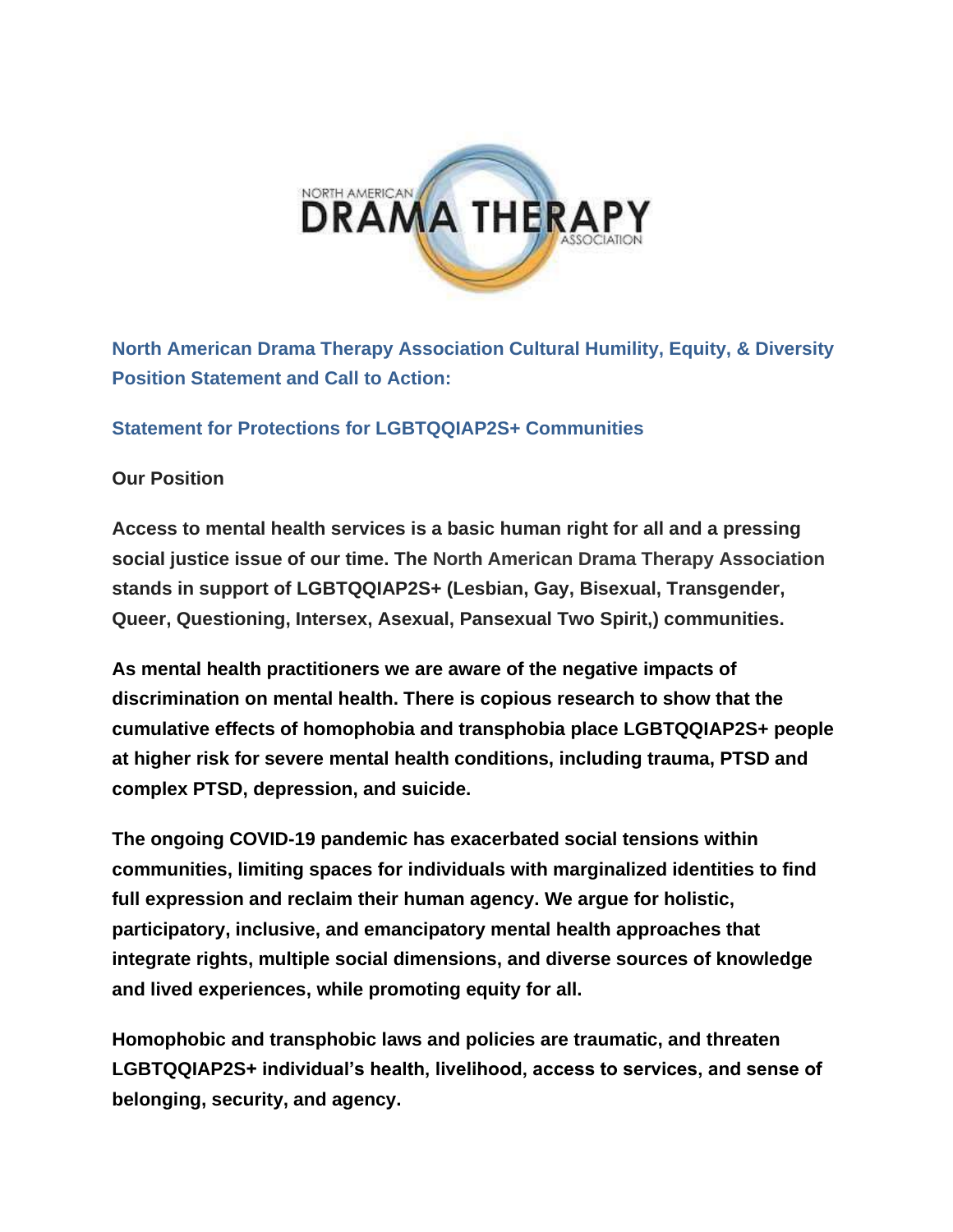**The NADTA upholds the importance of professional ethics, including cultural competency, education, and advocacy related to individuals and identities pushed to the margins. The NADTA supports the advocacy efforts of organizations fighting to protect the rights of LGBTQQIAP2S+ individuals.**

# **What follows are some recent examples of the ongoing struggle for LGBTQQIAP2S+ rights, and how those rights have both been threatened and protected throughout North America.**

### **Social Workers Rally to Protect LGBTQQIAP2S+ Rights in Texas**

On October 12, 2020, in a joint meeting with the Texas Behavioral Health Executive Council, the Texas State Board of Social Work Examiners voted unanimously to change a section of the Texas Administrative Code of Conduct and Professional Standards of Practice (Title 22, Part 34, Chapter 781, Subchapter B, RULE §781.201), which establishes under which circumstances a social worker may refuse to provide services. The proposed change would have removed language that prohibited social workers from turning away clients solely on the basis of disability, sexual orientation, or gender identity. This would have severely negatively impacted LGBT2SIQ+ individual's access to critical mental health services, especially in the midst of a global pandemic. Due to push back from lawmakers and advocates, the Texas Behavioral Health Executive Council reversed the vote on October 27, 2020, restoring these vital protections. This proves the efficacy of direct action and advocacy by mental health professionals!

Yet, this action must be recognized as part of a larger pattern and history regarding the fight for LGBTQQIAP2S+ rights within Texas, and that fight is far from over. Over thirty anti-trans bills were proposed at the 2021 Texas Legislative session, and while none were ultimately passed, living in a constant state of hypervigilance against attack negatively impacts the mental health of the LGBTQQIAP2S+ community in Texas (and much of the Southern US). There is high cause for concern when a political office is able to dictate changes to the code of conduct for mental health professionals, and this ruling creates a dangerous precedent for mental health professions across the board in Texas, as well as other conservative states. We must remain vigilant, and willing to advocate for the lives and rights of the LGBTQQIAP2S+ communities.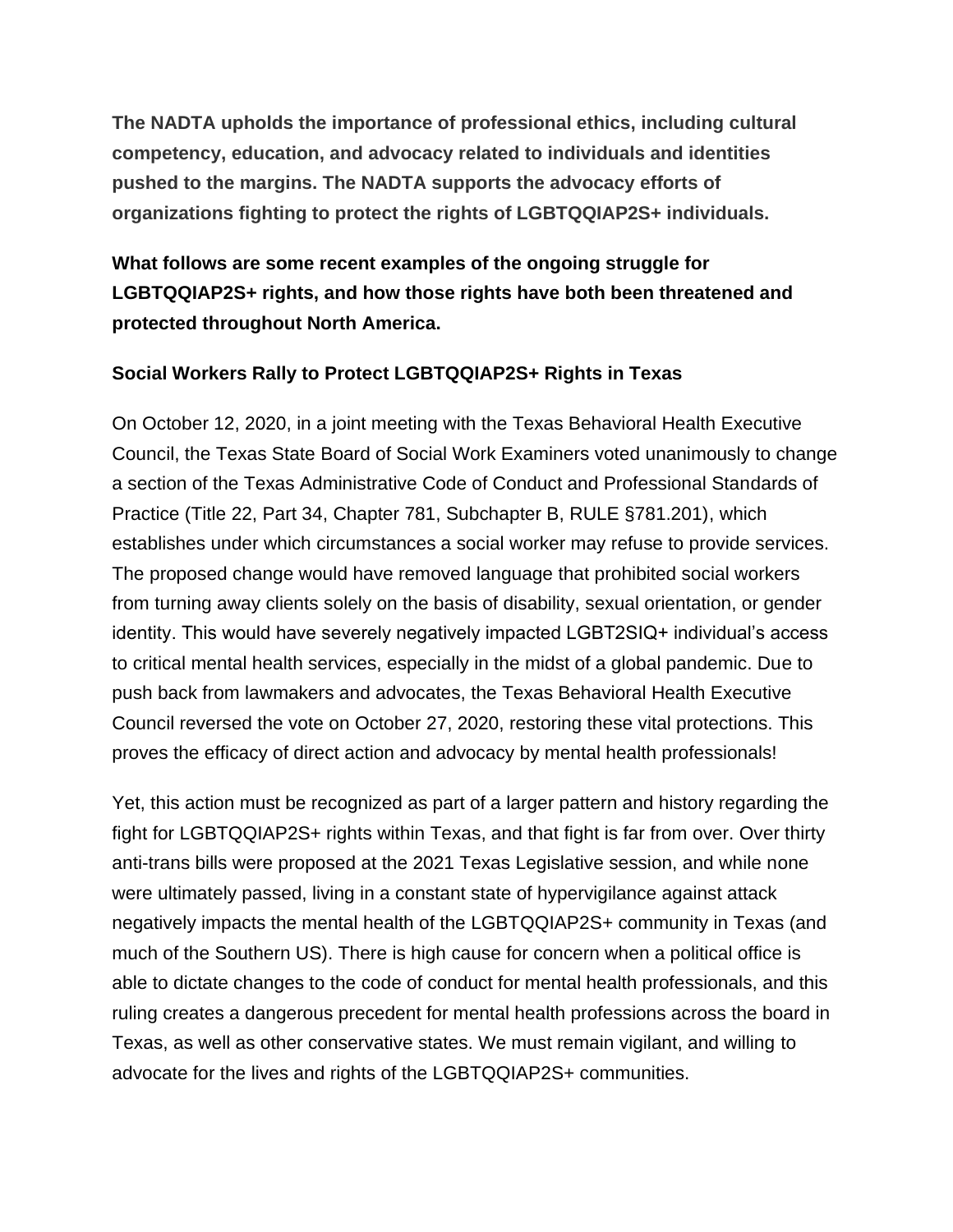### **Supreme Court Defends Transgender Rights**

On December 7, 2020, the Supreme Court declined to take up an appeal from parents in Oregon who want to prevent transgender students from using the locker rooms and bathrooms corresponding to their gender identity, rather than their sex assigned at birth. A lower court refused to block the policy and the 9th U.S. Circuit Court of Appeals affirmed that ruling, writing that the school district did not violate students' constitutional rights or a law that protects people from discrimination based on sex in education.

## **Equality Act**

The Equality Act would amend existing civil rights law—including the Civil Rights Act of 1964, the Fair Housing Act, the Equal Credit Opportunity Act, the Jury Selection and Services Act, and several laws regarding employment with the federal government—to explicitly include sexual orientation and gender identity as protected characteristics. The legislation also amends the Civil Rights Act of 1964 to prohibit discrimination in public spaces and services and federally funded programs on the basis of sex. Additionally, the Equality Act would update the public spaces and services covered in current law to include retail stores, services such as banks and legal services, and transportation services. These important updates would strengthen existing protections for everyone.

The Equality Act was passed in the House by a bipartisan vote of 236-173 on May 17, 2019. It was passed again in the House in 2021 with bipartisan support, and is currently awaiting action in the Senate. To show support of the Equality Act, US citizens can call or write their state Senators, and concerned individuals may add their name as a community co-sponsor on the [Human Rights Campaign website,](https://www.hrc.org/campaigns/equality-act) or sign up for training to facilitate a grassroots support campaign in their area.

## **Recent Anti-Trans Legislation**

According to the ACLU, in 2021 more than half of US states introduced anti-trans legislation, especially bills targeting the rights of transgender youth. **The HRC has noted that 2021 has seen the highest number of anti-trans bills introduced in US history,** surpassing 2020's record of 79 within the first few months of the new year. A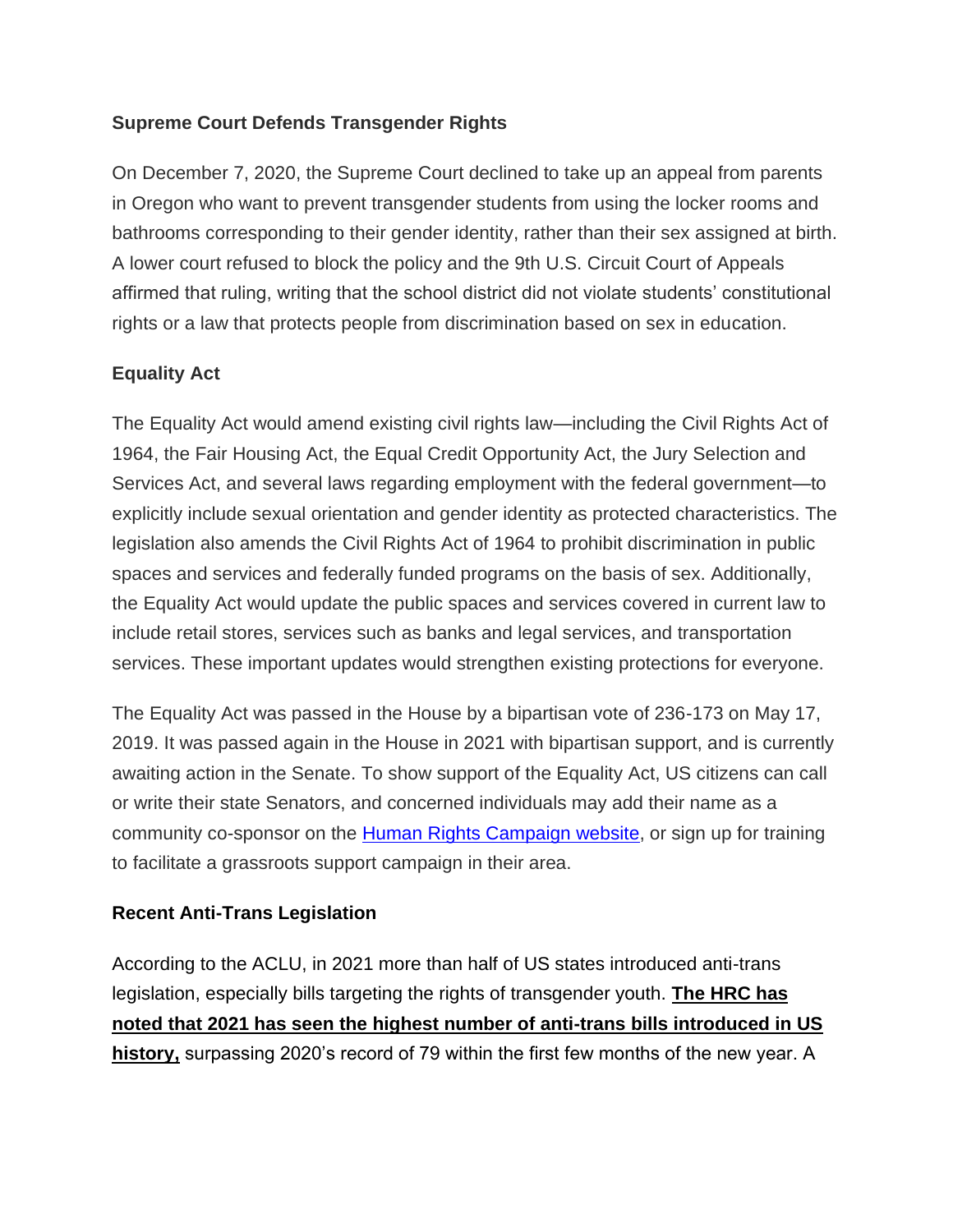comprehensive guide can be found in the links at the bottom of this position statement, however a few recent examples will be outlined here.

Many of these bills are related to participation by trans youth in sports teams. The trend began when Idaho Governor Brad Little signed the "Fairness in Women's Sports Act" in March 2020, which would require verification of an athlete's "internal and external reproductive anatomy" before allowing participation in sports, if their gender is disputed. The law has been challenged with a Title IX lawsuit and temporarily blocked by a federal injunction, but a conservative Christian organization is appealing that decision.

On December 10, 2020 Hawaii Rep. Tulsi Gabbard similarly introduced the "Protect Women's Sports Acts," which aims to limit the protections extended under Title IX of the Education Amendments to "biological sex as determined at birth by a physician." Transgender and other gender-nonconforming athletes would no longer be protected from discrimination in education programs or activities that receive federal funding and transgender women would be disallowed from such programs entirely.

On June 1, 2021, Florida Governor Ron DeSantis signed SB 1028 creating the "Fairness in Women's Sports Act" which specifies that an athletic team or sport that is designated for females, women, or girls may not be open to students of the male sex, based on the student's biological sex listed on the student's official birth certificate at the time of birth. The bill applies the requirements to interscholastic, intercollegiate, intramural, or club athletic teams or sports that are sponsored by a public secondary school, high school, public college, or university institution.

Other bills are targeting gender affirming healthcare, threatening the rights of trans people to medically transition, and the rights of trans youth to access interventions like puberty-blockers. On March 29, 2021, Arkansas passed HB1570, **the first ever bill passed in the United States to outlaw any gender-affirming medical treatment for persons under eighteen years of age**. The Arkansas Legislature overturned the Governor's veto, and what is now called Act 626 became law on April 6, 2021.

# **Canadian Human Rights Act & October 2020 Reintroduction of Bill Banning Conversion Therapy**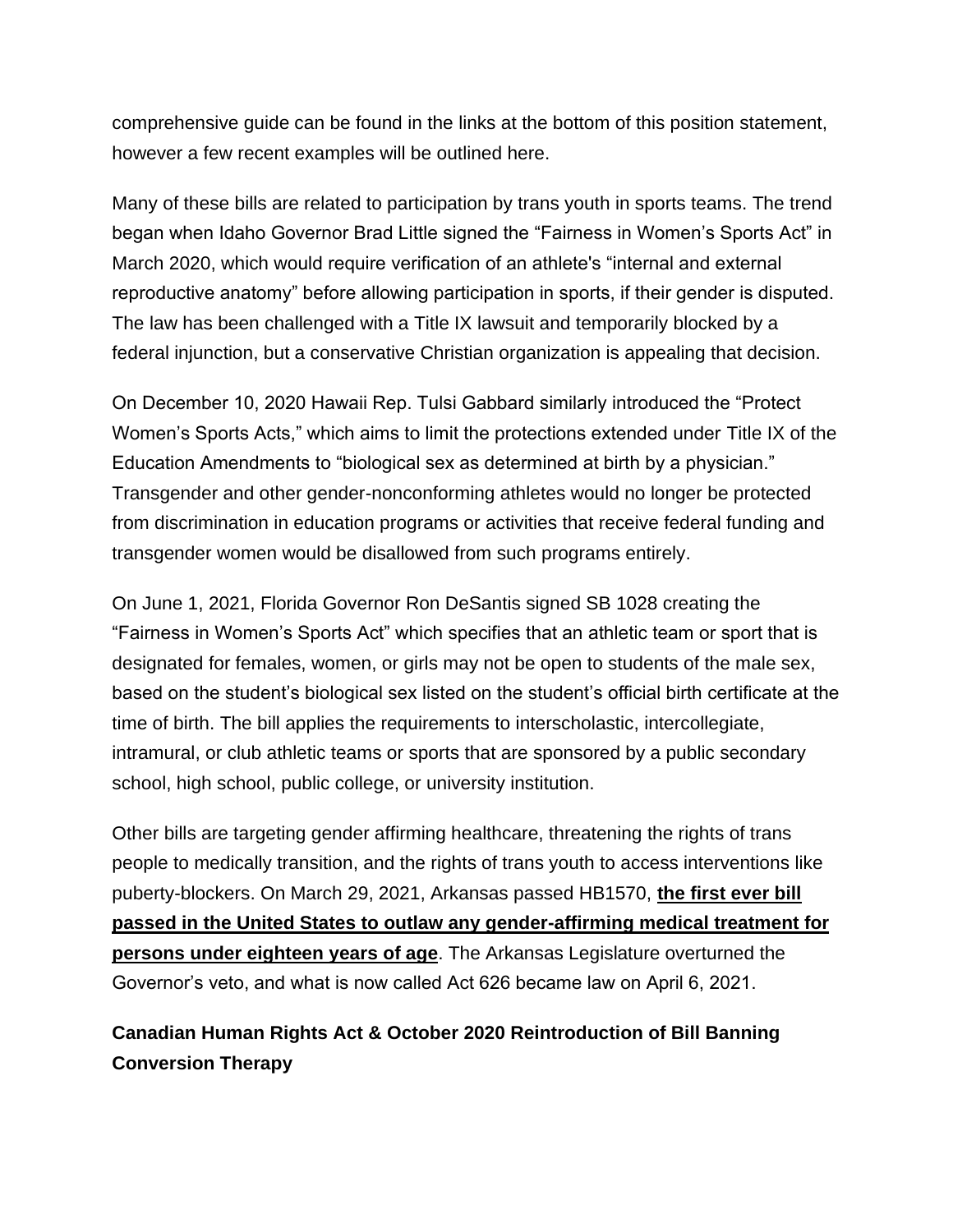The Canadian Human Rights Act, introduced in 1977 and amended in 2016, added to include "gender identity or expression," as noted in our prior position statement on the 50th anniversary of the Stonewall Inn Riots.

In October of 2020 [Bill C-6: An Act to Amend the Criminal Code \(conversion therapy\)](https://www.ourcommons.ca/Committees/en/JUST/StudyActivity?studyActivityId=10980515) was put forth to criminalize LGBTQ+ conversion therapy, with an earlier March 2020 attempt in the House of Commons abandoned due to the ongoing COVID-19 pandemic. It would include five amended clauses in Canada's Criminal Code. As of December 11, 2020, a [report](https://www.ourcommons.ca/DocumentViewer/en/43-2/JUST/report-5/) was presented to the House of Commons but no official vote has taken place as of yet.

## **President Biden's First 100 Days**

With Biden in office, protections and equality of LGBTQQIAP2S+ Americans has become a commitment from the White House. Biden has started to prove his promises of increasing LGBTQQIAP2S+ legislation and protections with plans to continue doing so in the coming months. The Biden presidency is currently in the process of reversing Trump-era policies that attempted to limit protection of transgender people in health care. With the revising of this bill, federally funded health providers will not be able to legally discriminate against patients based on their gender identity or sexual orientation. Along with this, President Biden has already taken substantial steps within his first 100 days to increase LGBTQQIAP2S+ inclusion and legislation such as:

- **January 20, 2021 - Executive Order Implementing the Bostock Decision:**  Executive order prohibiting discrimination in housing, health care, education, and credit.
- **February 4, 2021 - Memorandum on Protecting Rights of LGBTQQIAP2S+ People Abroad:** Aimed at protecting the rights of LGBTQQIAP2S+ people worldwide
- **February 9, 2021 - Press Secretary Psaki Affirms Trans Rights are Human Rights**
- **March 24, 2021 - Dr. Rachel Levine Confirmed as Assistant Secretary for Health at the Department of Health & Human Services:** The first openly transgender official confirmed by the Senate.
- **March 31, 2021 - President Biden Issues Transgender Day of Visibility Message**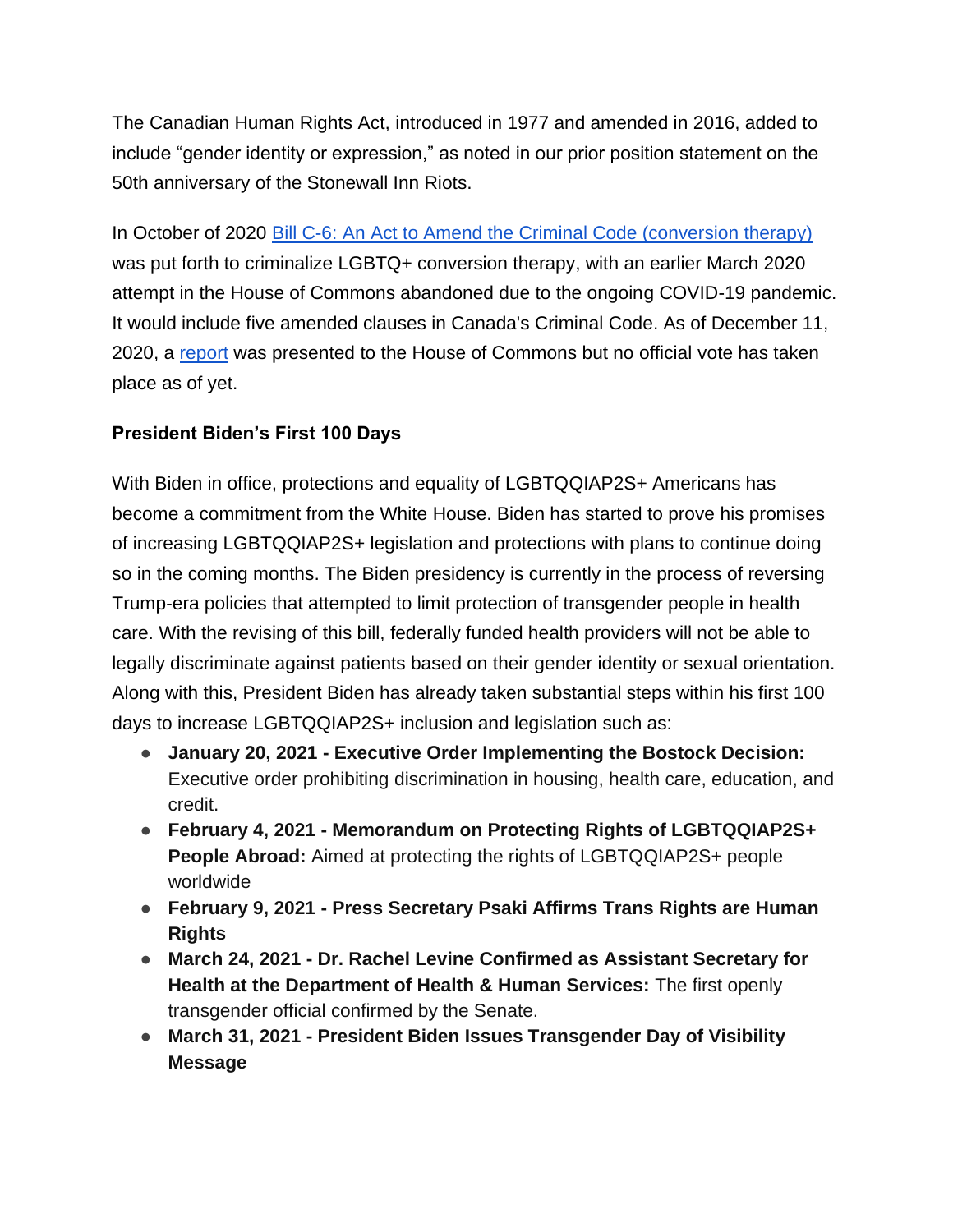● **April 5, 2021 - Department of Justice Issues Memo on Title IX Protecting LGBTQQIAP2S+ Students:** Ensures that complaints of LGBTQQIAP2S+ discrimination in federally funded schools will be investigated by the Department of Education.

## **Calls to Action**

- Call your local or state/province representatives to make a statement in support of the necessity of LGBTQQIAP2S+ protections, OR in opposition to anti-LGBTQQIAP2S+ legislation in your area
- Donate to local LGBTQQIAP2S+ organizations in your state, or to national or international organizations protecting LGBTQQIAP2S+ rights
- Share educational materials from this post with family and friends and/or social media

## **News Articles on Legislation in this Statement**

- [Texas lawmakers want to add more LGTBQ safeguards after U.S. Supreme](https://www.texastribune.org/2020/06/17/lgbtq-texas-nondiscrimination-comprehensive/)  [Court guarantees workplace protections](https://www.texastribune.org/2020/06/17/lgbtq-texas-nondiscrimination-comprehensive/)
- Pro-LGBTQ bills look dead in the Texas House, but advocates say they've still [made progress this year](https://www.texastribune.org/2019/05/07/LGBTQ-gay-rights-bills-texas-house-dead-advocates-progress-hearings/)
- [Texas agency reverses rule allowing discrimination by social workers](https://www.texastribune.org/2020/10/27/texas-social-workers-lgbtq-disabilities-discrimination/)
- [Supreme Court rejects appeal to limit transgender students](https://apnews.com/article/supreme-court-rejects-limit-transgender-92a6800a608d54d726880560abb745f4)
- [Rep. Tulsi Gabbard sponsors anti-transgender bill after claiming to be pro-](https://thehill.com/changing-america/respect/diversity-inclusion/529811-rep-tulsi-gabbard-sponsors-anti-transgender-bill)[LGBTQ](https://thehill.com/changing-america/respect/diversity-inclusion/529811-rep-tulsi-gabbard-sponsors-anti-transgender-bill)
- [Governor Ron DeSantis Signs Fairness in Women's Sports Act](https://www.flgov.com/2021/06/01/governor-ron-desantis-signs-fairness-in-womens-sports-act/)
- [Canada reintroduces bill banning LGBTQ conversion therapy](https://www.google.com/amp/s/www.nbcnews.com/news/amp/ncna1241822)
- JUST [Bill C-6, An Act to amend the Criminal Code \(conversion therapy\)](https://www.ourcommons.ca/Committees/en/JUST/StudyActivity?studyActivityId=10980515)
- [Why banning trans girls from sports is a problem. Arkansas, Idaho, Mississippi,](https://www.washingtonpost.com/politics/2021/04/16/five-states-ban-transgender-girls-girls-school-sports-segregating-sports-by-sex-hurts-all-girls/)  [South Dakota and Tennessee have already done that.](https://www.washingtonpost.com/politics/2021/04/16/five-states-ban-transgender-girls-girls-school-sports-segregating-sports-by-sex-hurts-all-girls/)
- [Federal judge says Idaho cannot ban transgender athletes from women's sports](https://www.cnn.com/2020/08/18/us/idaho-transgender-athletes-ban-blocked/index.html)  [teams](https://www.cnn.com/2020/08/18/us/idaho-transgender-athletes-ban-blocked/index.html)
- [Act 626 of 2021](https://encyclopediaofarkansas.net/entries/act-626-of-2021-15789/)
- [The Equality Act](https://www.hrc.org/resources/the-equality-act)